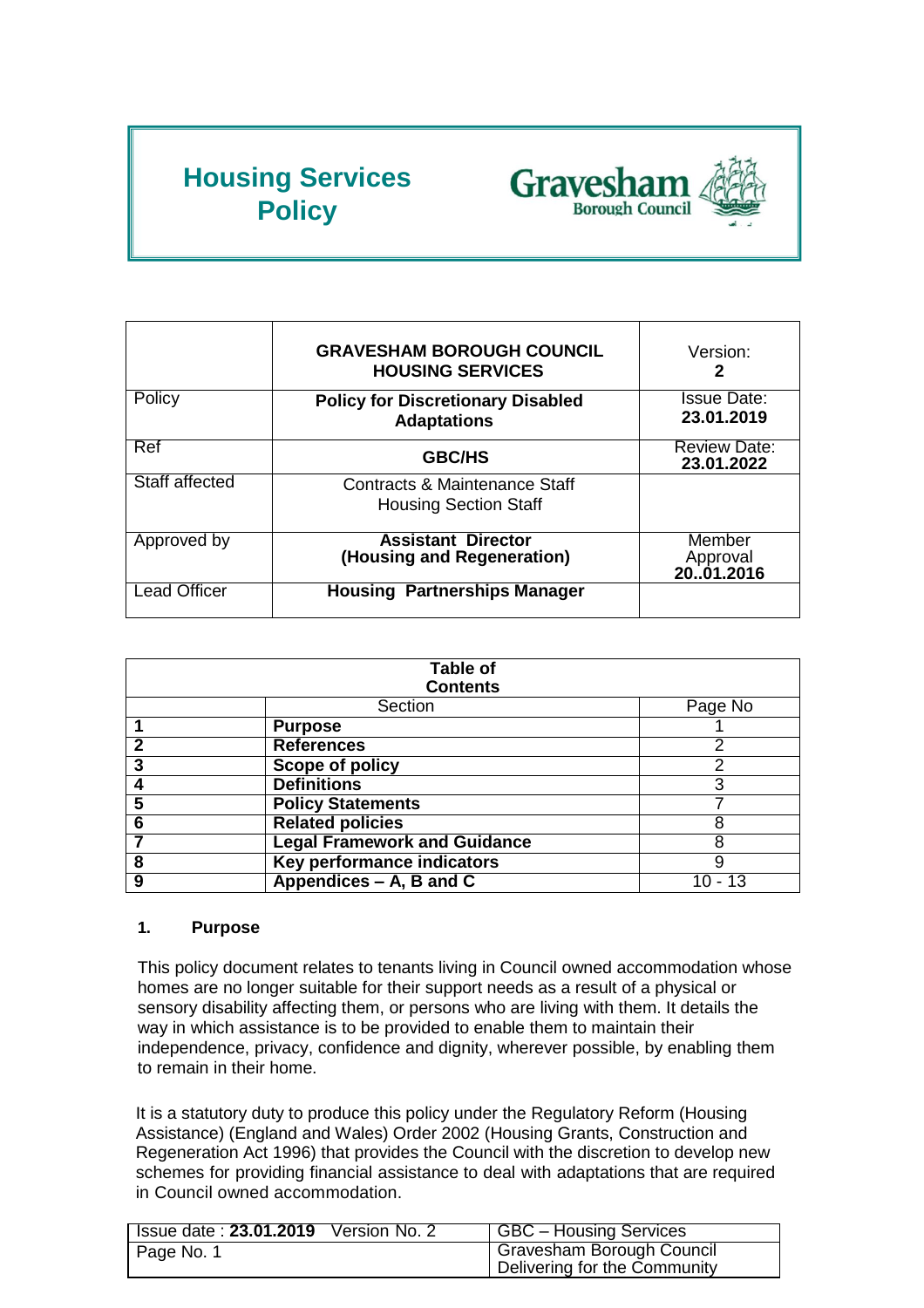The aim of this policy is to also directly link to the Council's Corporate Business Plan, which under strategic objective 2, identifies 'meeting the housing needs of all residents including vulnerable people' as a priority.

In order to meet this priority the policy aims to focus on the following areas:

- 1.1 Assist disabled residents to remain in their own homes through supporting the provision of adaptations.
- 1.2 Promote affordable warmth through improving energy efficiency in private sector homes.
- 1.3 Safeguard the health and well-being of vulnerable residents by removing unnecessary hazards to health in the home.

Housing is a key determinant of health and by promoting good quality housing, this policy will contribute to reducing health inequalities for Gravesham's residents.

## **2. References**

The Council is committed to assisting tenants, or persons usually living with a tenant such as family members or long term partners, whose homes are no longer suitable for their physical needs, to maintain their independence, privacy, confidence and dignity, wherever possible by providing them with a suitably adapted home. For example, it will pursue:

- 2.1 Providing alternative suitable housing or refer them to other landlords better able to meet their needs.
- 2.2 Providing physical adaptations.
- 2.3 Referring them to Social Services or other agencies which can provide appropriate support or advice on care services or equipment.

## **3 Scope of Policy - Strategic Aims**

This policy is intended to be gender-inclusive and where a reference to an individual's gender appears within this document its use is non-discriminatory.

In furtherance of this commitment and in order that there is an adequate supply of accommodation suitable for people with disabilities, the Council will:

- 3.1 Seek to ensure that where possible all new-build and modernised housing is barrier free or meets mobility standards so that it is accessible to people with physical disabilities.
- 3.2 Seek to ensure that, where possible, future housing is built to Lifetime Homes standard to enable tenants with changing needs to remain in their homes and fit adaptations as necessary for their needs.
- 3.3 Liaise with other local landlords to identify properties in the area that are suitable for people with support needs.

| Issue date: $23.01.2019$ Version No. 2 | GBC - Housing Services       |
|----------------------------------------|------------------------------|
| Page No. 2                             | Gravesham Borough Council    |
|                                        | Delivering for the Community |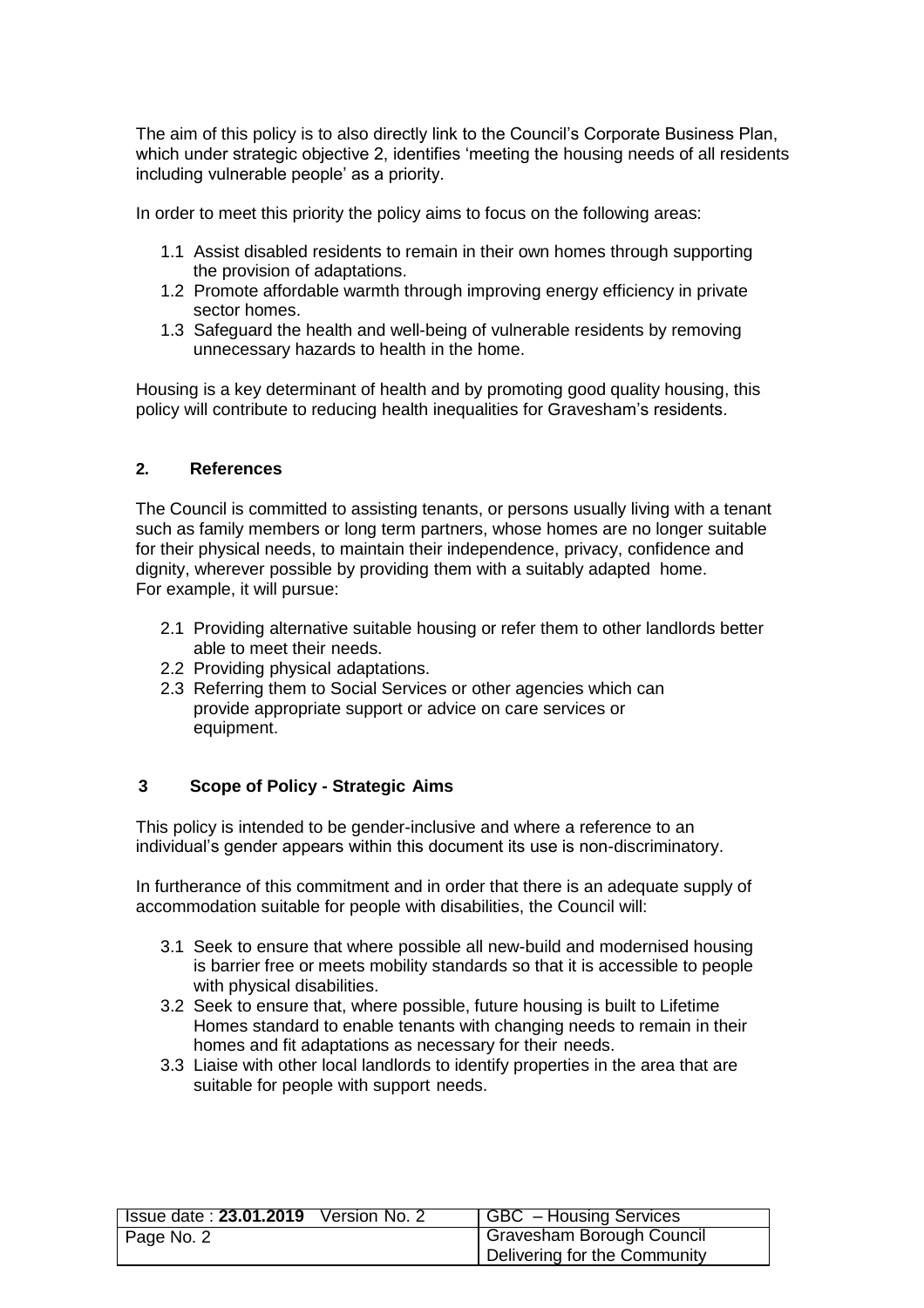- 3.4 Identify and maintain a register of Council and Housing Association properties that:
	- 3.4.1 are suitable for people with support needs, such as properties built or adapted for older people or to wheelchair or mobility standards;
	- 3.4.2 would be suitable for adaptation when vacant; and
	- 3.4.3 are part of a supported housing scheme.
- 3.5 Advise tenants with support needs of the range of housing options available to them so that they can make informed choices as to what type of housing they need.
- 3.6 Make provision for households with disabled occupants to provide parking near to their homes, wherever practical and subject to specific needs.
- 3.7 Wherever feasible, include improvements in sheltered schemes (benefiting a number of tenants) for people with disabilities when undertaking the Housing Revenue Account improvement programme, e.g. lift access, provision of a communal adapted bathroom, improved access to schemes.
- 3.8 Adapt existing properties where necessary to provide access to appropriate essential facilities.

## **4 Definitions - Policy for Adaptions in Council Owned Dwellings**

The remainder of this policy concentrates on the circumstances in which the Council will provide physical adaptations to individual properties or assist tenants to move to suitable alternative accommodation.

## **4.1 Eligibility**

The Council will, where possible, resource works for those tenants who can satisfy the Council that they are disabled within the meaning of the Regulatory Reform (Housing Assistance) (England and Wales) Order 2002 (Housing Grants, Construction and Regeneration Act 1996), Disability Discrimination Act 1995 and Equality Act 2010 upon the recommendation of an Occupational Therapist (OT) or member of the Social Care Health and Wellbeing team under the supervision of an OT.

The full range of qualifying adaptations, which is detailed in Appendix A, in general, includes the following:

- 4.1.1 Making a property safe for the disabled person and other occupants. This includes provision for those with sensory impairment or behavioural difficulties.
- 4.1.2 Improving access to and from the property.
- 4.1.3 Making access easier to the living room, bedroom, kitchen and bathroom.
- 4.1.4 Providing suitable kitchen, bathroom or sleeping facilities.
- 4.1.5 Adapting heating or lighting controls to make them easier to use and
- 4.1.6 Making provision around the home that will help the dependent care for the disabled person living with them.

| <b>Issue date: 23.01.2019</b> Version No. 2 | GBC - Housing Services                                    |
|---------------------------------------------|-----------------------------------------------------------|
| Page No. 3                                  | Gravesham Borough Council<br>Delivering for the Community |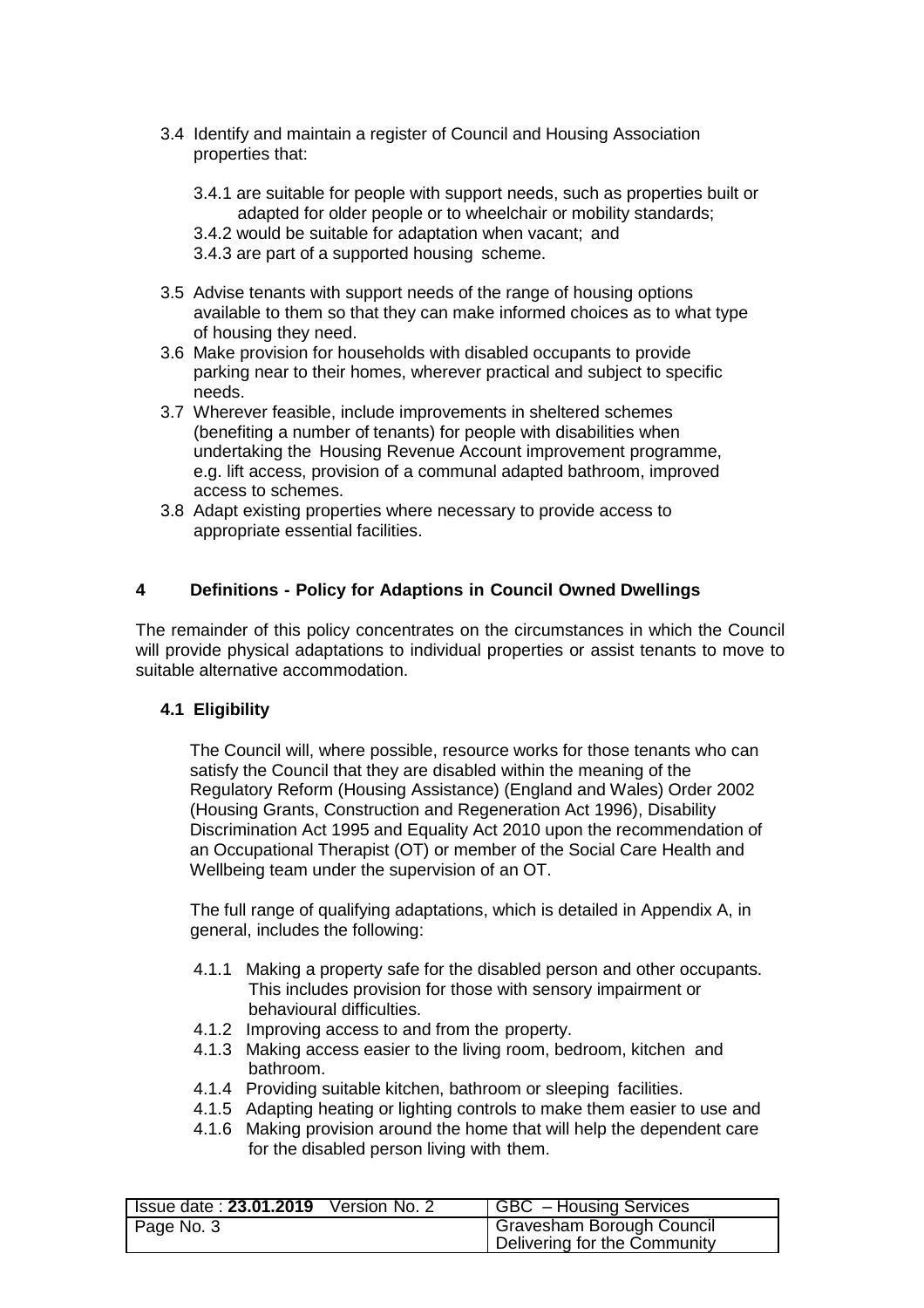The Council will only consider adaptations if an OT has assessed the household situation and recommended that the works are deemed **necessary and appropriate** given the nature of the disability.

#### **4.2 Undertaking theWork**

Following an assessment, if the OT recommends that adaptations are necessary, then provided the work is deemed **reasonable and practicable**  and an appropriate application has been made, the Council will:

- 4.2.1 Arrange for all minor adaptations, i.e. those up to a value of £2,500, to be carried out where possible within two months of receipt of the assessment.
- 4.2.2 All major adaptations, over the value of £2,500, will be completed in strict chronological order.
- 4.2.3 Work that is deemed critically by the OT will be prioritized and completed before other work on the waiting list.
- 4.2.4 Works are limited to £30,000; works in excess of this value will be referred to the Assistant Director of Housing
- 4.2.5 Works are to be capped at £50,000; works in excess will require consultation to determine whether works should be conducted or tenant placed as a priority for possible relocation.

Work may be considered critical if:

- 4.2.6 It is essential to hospital discharge.
- 4.2.7 There is risk to life and limb.
- 4.2.8 There is a breakdown of the care system.
- 4.2.8 If the tenant is at risk in his or her current property and rehousing is required.

All of the above work is subject to the necessary funds being available and the impact on other performance indicators set for the Council. The values set for the above works are based on per property.

The Council will take in to account critical needs identified by the OT, and where funds allow, complete the work within the appropriate timescale, and:

- 4.2.9 Where budgets permit complete the works set out in the OT recommendations.
- 4.2.10 Arrange for specification and costing of works.
- 4.2.11 Work closely with the OTs to explore all possible avenues to meet the person's needs.
- 4.2.12 Expect the Tenant to move, where there is a suitable adapted property currently available at time of assessment.
- 4.2.13 Expect the tenant to move, where there is a suitable adapted property available, if the property is under occupied.
- 4.2.14 With the more complex cases arrange joint visits between the Council Technical Officer and OT to discuss all options available to the tenant.

| <b>Issue date: 23.01.2019</b> Version No. 2 | GBC - Housing Services       |
|---------------------------------------------|------------------------------|
| Page No. 4                                  | Gravesham Borough Council    |
|                                             | Delivering for the Community |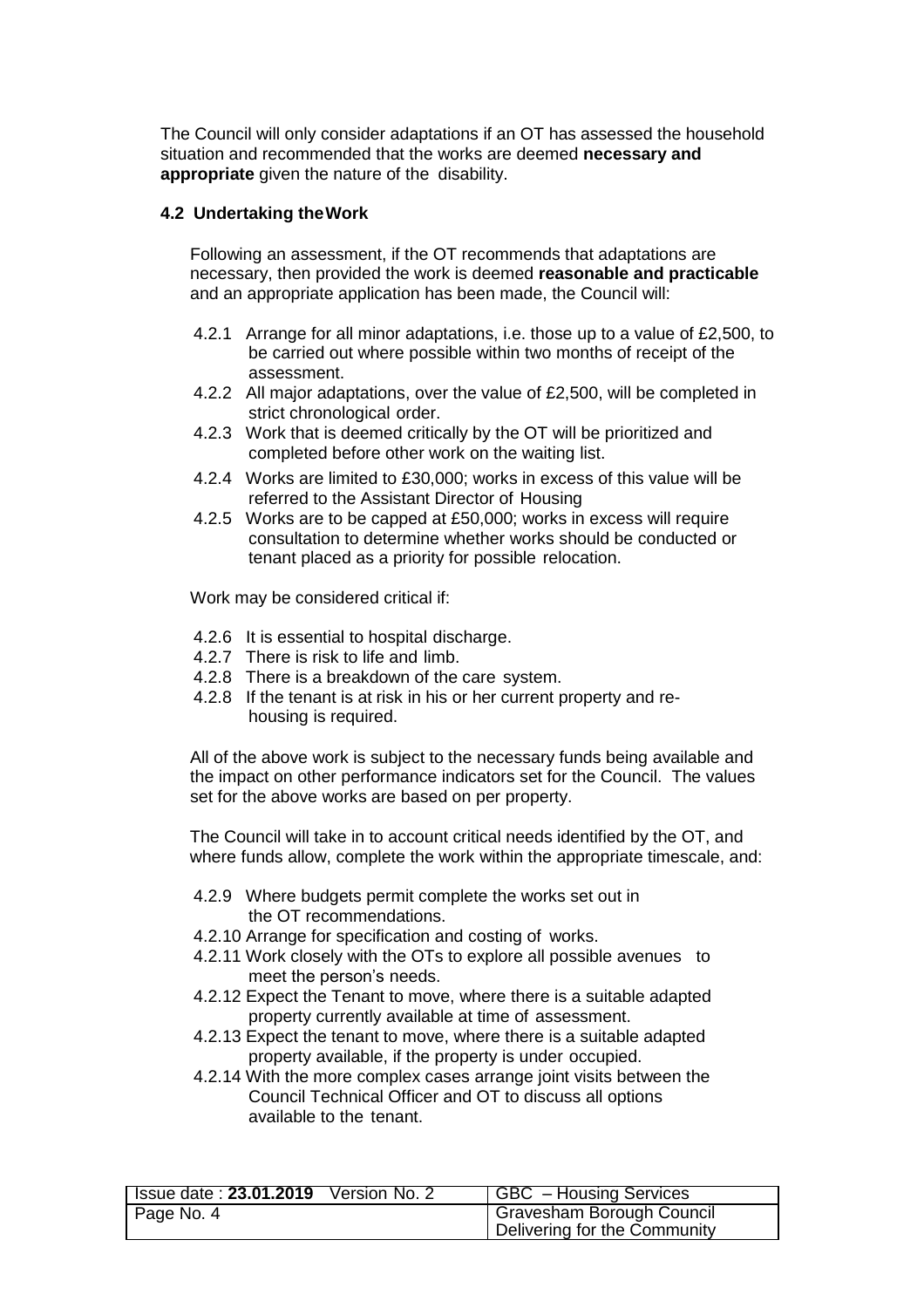- 4.2.15 The Council will hold regular meetings with the OT to discuss the progress of individual cases and current working practices.
- 4.2.16 The Council will record all major disabled adaptations on the stock condition database. Whenever practical, this information will be utilised to ensure that full use is made of existing facilities by targeting suitable adapted properties or applicants with matching mobility or other needs.

In all cases the Council and the Occupational Therapist will work together to ensure that:

- 4.2.17 Cases are assessed fairly and equally.
- 4.2.18 Exceptional needs are taken into account.
- 4.2.19 Public money is used responsibly.
- 4.2.20 Budgetary issues which may affect service delivery are communicated promptly.
- 4.2.21 There is close liaison on individual cases and alternative options to meet the tenant's needs are considered.

Where slippage occurs due to funds not being available the work will be completed in strict date order of receipt of referral, unless identified as critical by the OT.

## **4.3 Circumstances in which work will not be carried out**

If it is deemed that it is not reasonable and practicable to adapt the property the Tenant will be requested to consider transferring to a more suitable property. The suitability of that property will be judged on the criteria contained in part IV of schedule 2 of the Housing Act 1985.

The decision as to whether or not it is reasonable or practicable to undertake the work will take account of factors such as:

- 4.3.1 The extent to which the existing home is capable of being adapted.
- 4.3.2 The cost of the work in relation to the benefit.
- 4.3.3 The availability of suitable alternative accommodation.
- 4.3.4 The degree of occupation within the premises.
- 4.3.5 The extent to which the tenant complies with the conditions of tenancy.

The final decision will be made by the Council.

For example, it will be deemed as not reasonable or practicable for disabled adaptation works to be carried out in the following circumstances:

- 4.3.6 In a two or three bedroom family dwelling where under-occupation exists and there is suitable alternative accommodation currently available. In exceptional circumstances where a move would be detrimental to health, the recommendation will be considered.
- 4.3.7 Where the requirement is to provide an additional bedroom or living room and suitable alternative accommodation is currently available.
- 4.3.8 Where parking bays and access ramps will adversely affect the safety and amenity of the area.

| <b>Issue date: 23.01.2019</b> Version No. 2 | GBC - Housing Services       |
|---------------------------------------------|------------------------------|
| Page No. 5                                  | Gravesham Borough Council    |
|                                             | Delivering for the Community |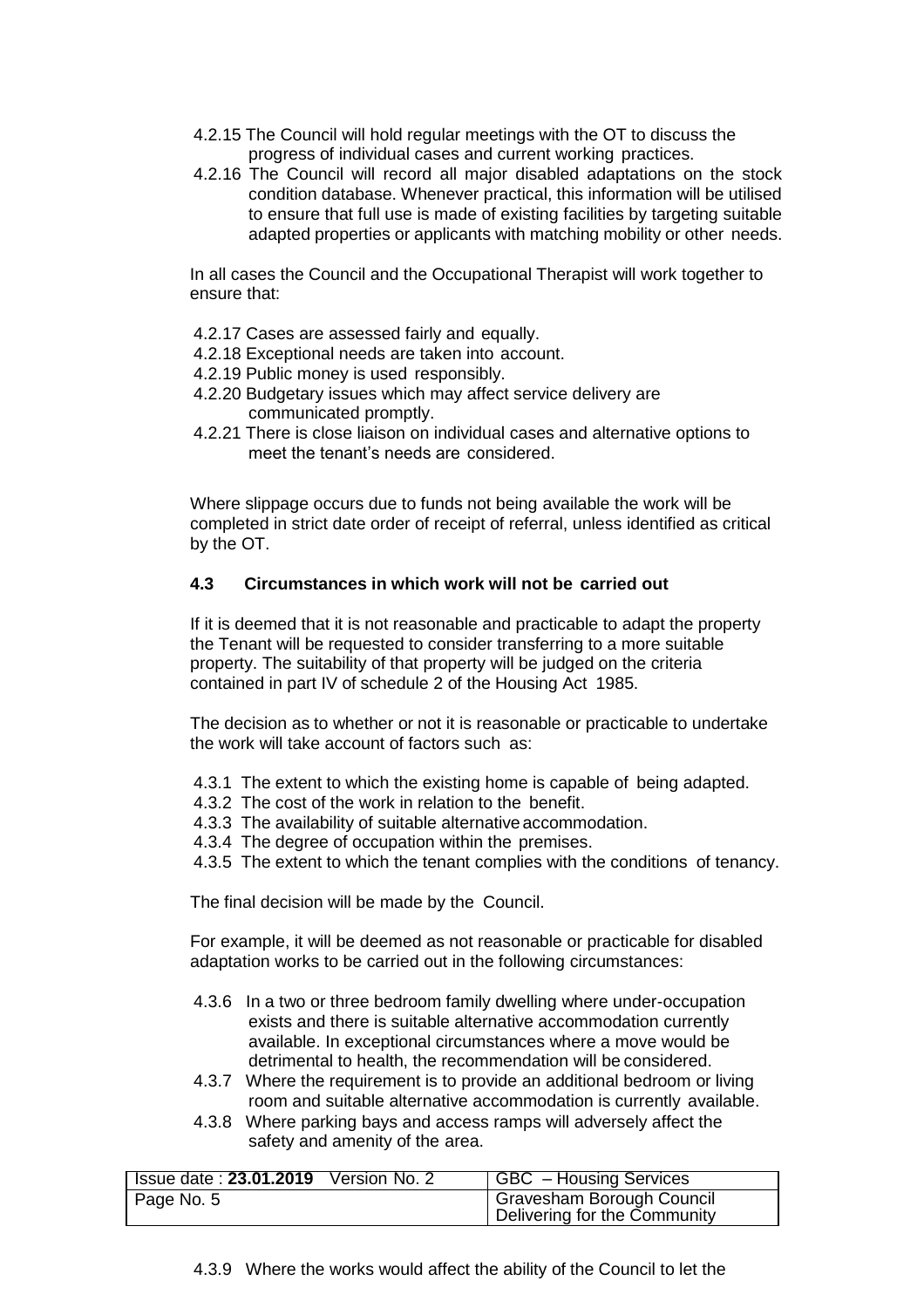property in the future.

- 4.3.10 For tenants with terminal illness, minor works be carried out as quickly as possible. Major works will not be carried out. It is unusual for OTs to recommend major works for terminally ill residents with a life expectancy of no more than a little over a year, for life expectancy longer than this, KCC have special care packages in place to help in those circumstances. Should the OTs ask for major works suggesting the terminally ill resident could live longer, the best use of resources assessment will be undertaken.
- 4.3.11 Where major alterations are required to a property already in need of major repairs.
- 4.3.12 Where the Council is seeking possession of the property because the tenant or a member of the household is guilty of unacceptable behaviour which is so serious that it makes them unsuitable to be a tenant of the Council.
- 4.3.13 Where a Tenant is currently in rent arrears and has not reached and maintained an agreement to repay the debt on a regular basis.
- 4.3.14 Where there is no budget for the works.

Where it is deemed not reasonable or practicable to carry out the adaptation in a particular property, minor works to ensure the health and safety of the disabled person will be considered.

Tenants can appeal any decision about disabled adaptations by writing to the Assistant Director of Housing

## **4.4 Assistance for tenants transferring to more suitable accommodation**

Tenants or those living with them who need adapted housing and who are willing to move to a suitable alternative property will be given priority for a transfer and financial assistance with the cost of moving in accordance with the Council's Housing Under Occupancy Policy. The aim is to enable the tenant to move between a month and one year of the assessment of the disabled person.

In all cases, the OT will be invited to view the proposed new property prior to acceptance of a tenancy.

# **4.5 Future use of adapted properties**

Wherever possible, the Allocation process will seek to allocate properties to make the most appropriate use of any adaptation. It is however, recognised that pressure on keeping void times to a minimum and the difficulty of matching an individually specified adaptation to another disabled person sometimes makes this difficult to achieve.

Where it is necessary for a new tenant who is not disabled to move into an adapted property, level access showers or low level baths will usually not be removed.

| <b>Issue date: 23.01.2019</b> Version No. 2 | <b>GBC</b> - Housing Services |
|---------------------------------------------|-------------------------------|
| Page No. 6                                  | Gravesham Borough Council     |
|                                             | Delivering for the Community  |

## **5 Policy Statements**

Tenants may require individual support tailored to their needs. Since that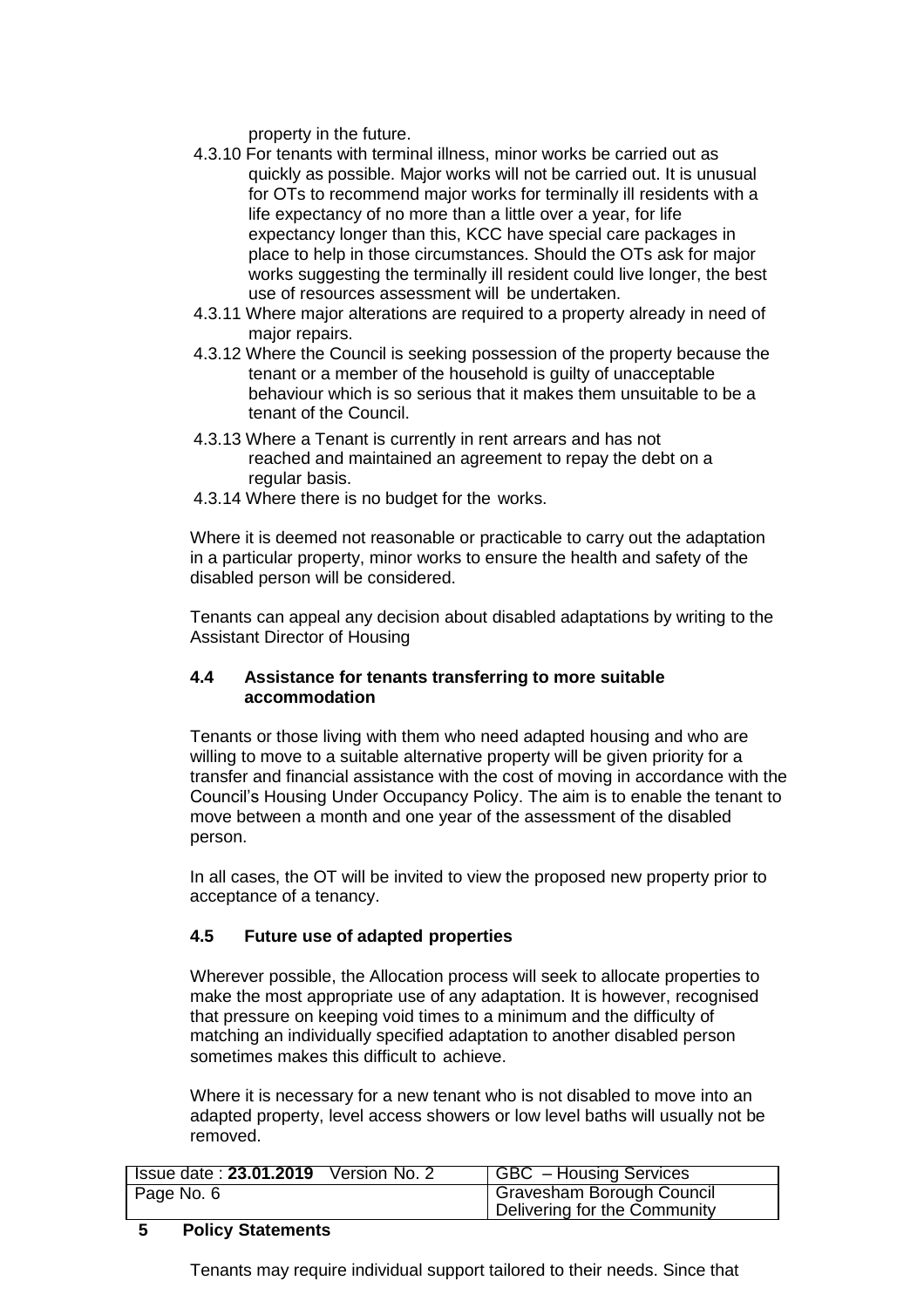person is unlikely to be completely clear what assistance may be available, it is important that access to assistance is easy and through a limited number of points.

All Tenants who may need support with housing issues will be sent details which are clear and in plain English. On completion of works, they will be invited to complete a simple satisfaction survey, which will be used to monitor the standards of both the Council staff and the contractors used. In all cases, where it appears that the Council may be able to provide assistance, a personal visit to the Tenant's home will be arranged. Tenants whose first language is not English, will be offered translation services. For Tenants with communication difficulties, the advice of Social Services will be sought and the assistance of the appropriate agency enlisted.

#### **5.1 Equality statement and equalities impact assessment**

This Policy works in conjunction with the Council's Equalities policy.

- **5.1.1** Gravesham Borough Council is committed to treating people with dignity and respect. This applies to colleagues, residents and members, all of whom undertake not to discriminate directly or indirectly or victimise because of race, colour, ethnic or national origin, nationality, citizenship, sex, sexual orientation, marital status, disability, religion or political persuasion.
- **5.1.2** All information/ literature will be made available in other formats, or translated upon request.
- **5.1.3** The Council is committed to addressing issues of financial inclusiveness by referencing its Safeguarding and Vulnerability Policies.
- **5.1.4** Front line staff will signpost Tenants to external advice agencies providing additional help and support with regard to equalities, ensuring full use of available resources.
- **5.1.5** Appointments arranged to discuss issues covered by this policy will be made reflecting awareness of cultural and religious holidays and celebrations. Alternative dates/times for attendance will be offered should the suggested date/time conflict with a cultural or religious celebration.
- **5.1.6** This policy has satisfied an equalities impact assessment.

| <b>Issue date: 23.01.2019</b> Version No. 2 | GBC - Housing Services       |
|---------------------------------------------|------------------------------|
| Page No. 7                                  | Gravesham Borough Council    |
|                                             | Delivering for the Community |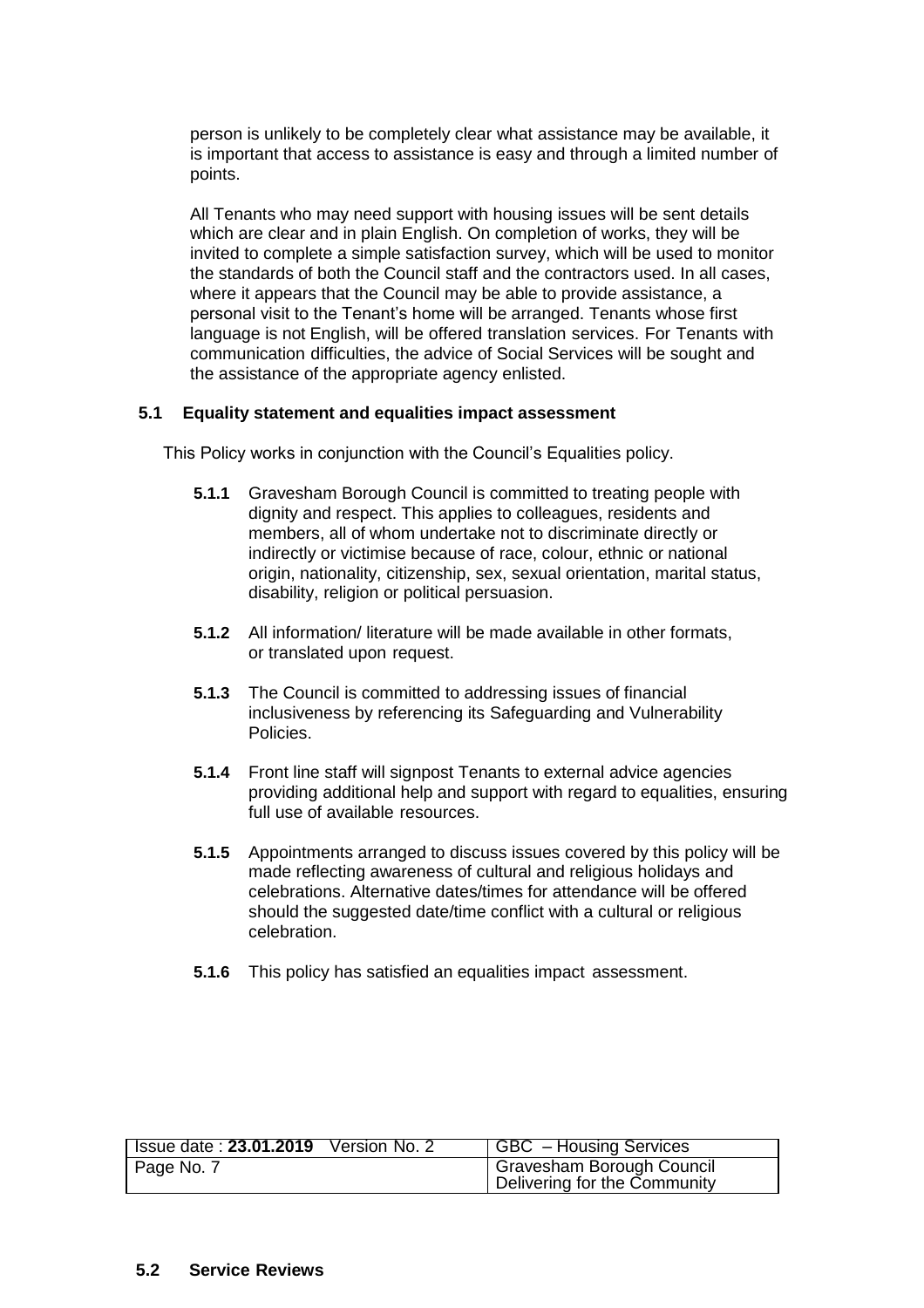**5.2.1** Service reviews will be carried out periodically to ensure that the policy is effective and the Housing and Regeneration Directorate is providing services which meet residents' needs. These may take the form of peer reviews or a sample check of cases where a tailored service has been provided.

## **5.3 Complaints**

Any complaints about the service will be dealt will in accordance with the council's Corporate Complaints Procedure.

# **6 Related Policies**

- 6.1 GBC Equalities Policy
- 6.2 Private Sector Housing Assistance Policy
- 6.3 Mobility Scooter Storage Policy

# **7 Legal Framework**

- **7.1** Housing Grants, Construction and Regeneration Act 1996 as amended by the Regulatory Reform Order 2002
- **7.2** Regulatory Reform (Housing Assistance) (England and Wales) Order 2002 (Article 3)
- **7.3** Housing Acts 1985 and 1996
- **7.4** Chronically Sick and Disabled Persons Act 1970
- **7.5** Equality Act 2010
- **7.6** Human Rights Act 1998
- **7.7** Disability Discrimination Act 1995

The Housing Grants, Construction and Regeneration Act 1996 confers on local authorities a statutory duty to provide assistance for the provision of facilities for disable persons in the form of Mandatory Disabled Facilities Grants and the Regulatory Reform (Housing Assistance) (England and Wales) Order 2002 confers the discretionary power to provide grant assistance in a flexible way to meet local needs.

The Chronically Sick and Disabled Persons Act 1970 requires the Council, in discharging its duty under section 8 of the Housing Act 1985, (to consider housing conditions and needs of its district with respect to the provision of further housing accommodation), to have regard to the special needs of chronically sick or disabled persons.

By the Housing Act 1996 a person having a disability must be treated as having a priority need for accommodation.

The Equality Act 2010 imposes duties on landlords for the provision of aids to tenants with disability. If a request is received for the tenant and the Human Rights Act 1998 confers a right to respect for private and family life.

| <b>Issue date: 23.01.2019</b> | Version No. 2 | GBC - Housing Services                 |
|-------------------------------|---------------|----------------------------------------|
| Page No. 8                    |               | <sup>1</sup> Gravesham Borough Council |
|                               |               | Delivering for the Community           |

This policy was correct at the date of issue and it has been drafted according to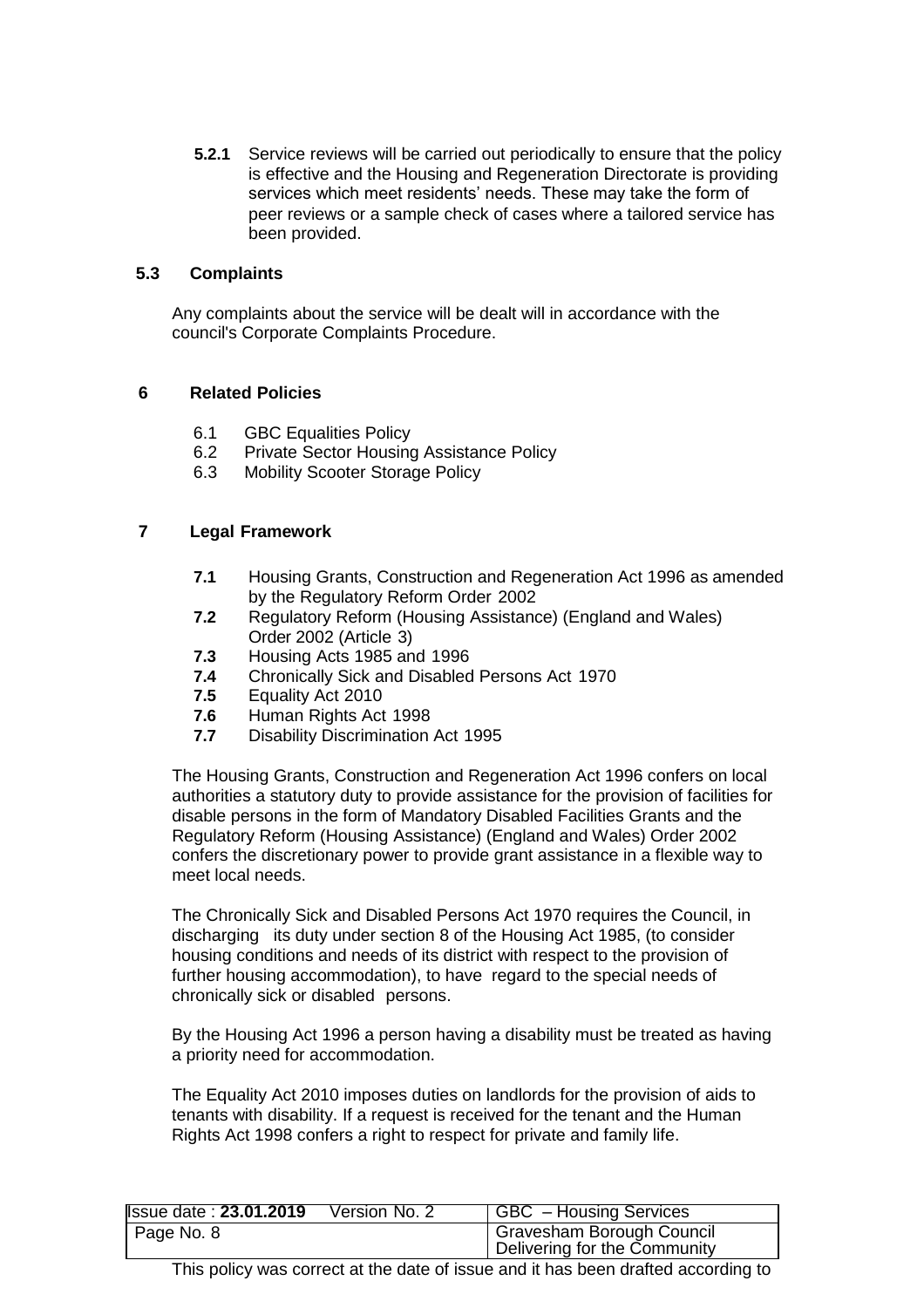current legislation. Any subsequent changes in legislation or best practice will be adhered to and included in future updates. The delivery of this policy is via a series of specific procedure notes, which are maintained by the owner department.

## **8 Key PerformanceIndicators**

The Council is committed to providing a high quality service within the resources available. There is no national performance indicator relevant to this policy but, locally, the following key service standards will apply:

# **8.1 Disabled adaptations of a minor nature under £2500:-**

- 8.1.1 Where possible work will be undertaken within 2 months of receipt of OT recommendations. Subject to; sufficient capital funding, resources being available and Building Control/Planning consent.
- 8.1.2 Where such resources are not available, Tenants will be advised within 10 working days of the approximate waiting period.

## **8.2 For Disabled adaptations requiring major works that are deemed reasonable and practicable and are over £2500, the Council will:-**

8.2.1 Aim to complete all works within one year or more urgently if a critical need is identified by the OT. The OT will be made fully aware of cases where this cannot be met.

All service standards will be included in the information provided to Tenants and potential Tenants.

| Issue date: $23.01.2019$ Version No. $2^{-}$ | GBC - Housing Services       |
|----------------------------------------------|------------------------------|
| Page No. 9                                   | Gravesham Borough Council    |
|                                              | Delivering for the Community |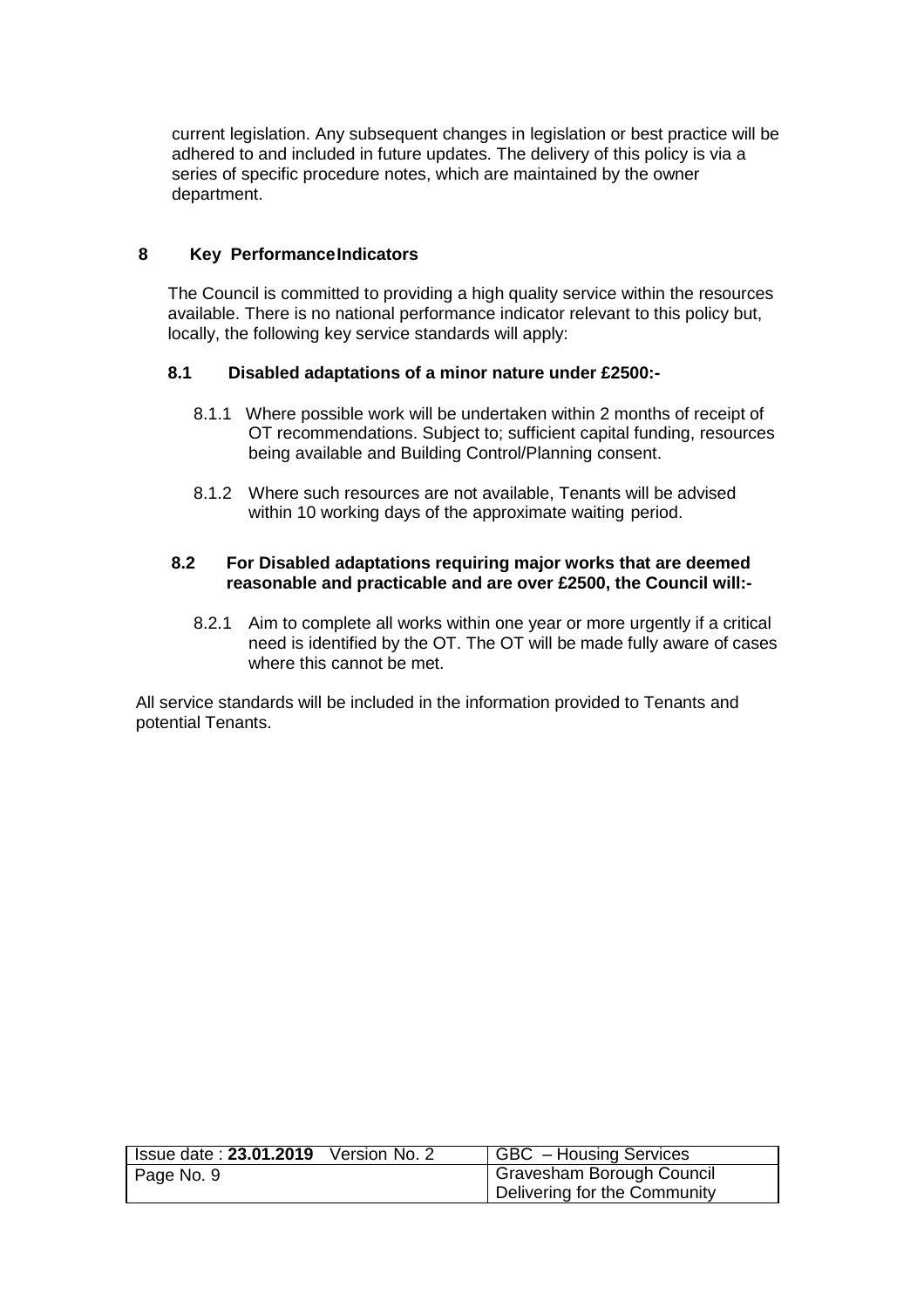# **APPENDIX A**

# **WORK FOR WHICH THE COUNCIL WILL FUND**

#### **Minor Adaptations (under £2,500)**

- Door entry intercom.
- Grab rails.
- Hand rails (Internal/External)
- Window opening equipment.
- Lever taps.
- WC lever flushing handles.
- Altering heights of electricalfaceplates.
- Over bath showers.
- Door and wall protectors.
- Concrete half steps.

#### **Major Adaptations (above £2,500)**

- Full kitchen adaptations.
- Re-organisation of a property's layout.
- Installation of flush floor Showers and level access trays.
- Ramping/Hard standing.
- Access widening (Inc. internal rooms).
- Stairlifts or through-floor lifts.
- Clos-o-mat toilet
- Extensions to buildings (where no other options are available)
- Access to properties will be primarily based on access for Emergency Services, for example access on to land.

The above lists are not exhaustive and each referral will be assessed on its merits, especially where a case presents itself under the health and safety of the tenant.

| <b>Issue date: 23.01.2019</b> | Version No. 2 | <b>GBC</b> – Housing Services |
|-------------------------------|---------------|-------------------------------|
| $\vert$ Page No. 10           |               | Gravesham Borough Council     |
|                               |               | Delivering for the Community  |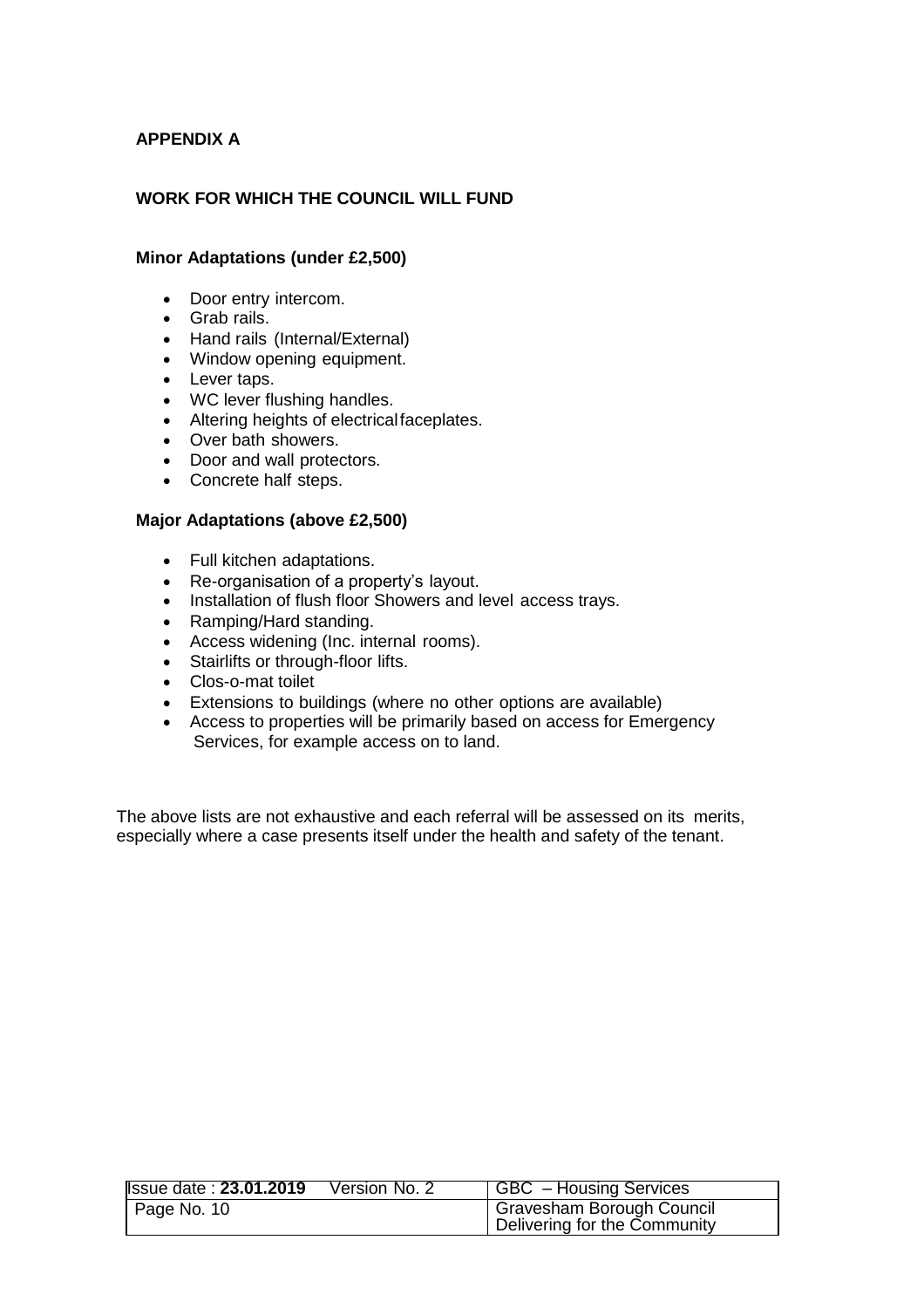# **APPENDIX B**

#### **CRITERIA AND DEFINITIONS**

#### **The definition of a disabled person under the Housing Grant, Construction and Regeneration Act 1996**

This states that a person is disabled if:

- Their sight, hearing or speech is substantially impaired;
- They have a mental disorder or impairment of any kind;
- They are physically substantially disabled by illness, injury, impairment that have been present since birth or otherwise;

## **SUITABILITY OF ACCOMMODATION CONTAINED IN PART IV OF SCHEDULE 2 OF THE HOUSING ACT 1985**

- 1. For the purpose of Section 84(2)(b) and (c) (case in which court is not to make an order for possession unless satisfied that suitable accommodation will be available) accommodation is suitable if it consists of premises
	- a) which are to be let as a separate dwelling under a secure tenancy; or
	- b) which are to be let as a separate dwelling under a protected tenancy, not being a tenancy under which the landlord might recover possession under one of the Cases in Part II of Schedule 15 to the Rent Act 1977 (cases were court must order possession), or
	- c) which are to be let as a separate dwelling under an assured tenancy which is neither an assured shorthold tenancy, within the meaning of Part 1 of the Housing Act 1988, nor a tenancy under which the landlord might recover possession under any Grounds 1 to 5 in Schedule 2 to that Act.

And in the opinion of the Court, the accommodation is reasonably suitable to the needs of the tenant and his family.

- 2. In determining whether the accommodation is reasonably suitable to the needs of the tenant and his family, regard shall be had to:
	- a) the nature of the accommodation which it is the practice of the landlord to allocate to persons with similar needs;
	- b) the distance of the accommodation available from the place of work or education of the tenant and of any members of his family.
	- c) its distance from the home of any member of the tenant's family if proximity to it is essential to that member's or the tenant's wellbeing.
	- d) the needs (as regards extent of accommodation) and means of the tenant and his family;
	- e) the terms on which the accommodation is available and the terms of the secure tenancy;

| <b>Issue date: 23.01.2019</b> | Version No. 2 | GBC - Housing Services                                    |
|-------------------------------|---------------|-----------------------------------------------------------|
| Page No. 11                   |               | Gravesham Borough Council<br>Delivering for the Community |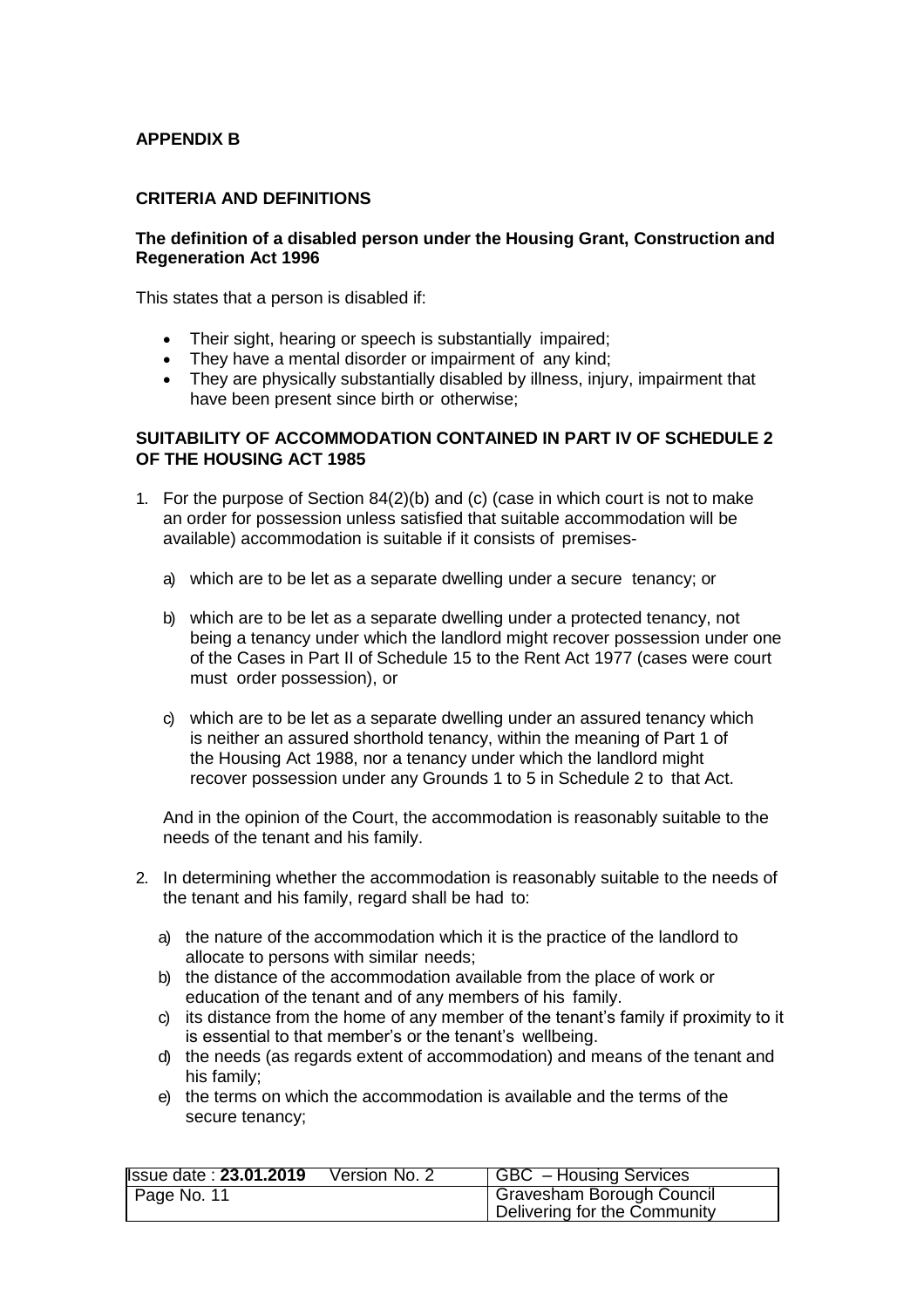- $\beta$  if furniture was provided by the landlord for use under the secure tenancy, whether furniture is to be provided for use in the other accommodation, and if so he nature of the furniture to be provided.
- 3. Where possession of a dwelling house is sought on Ground 9 (overcrowding such as to render the occupier guilty of offence), other accommodation may be reasonably suitable to the tenant and his family notwithstanding that the permitted number of persons for that accommodation, as defined in Section 326 (3) (overcrowding: the space standard), is less than the number of persons living in the dwelling – house of which possession is sought.

# **SUITABILITY OF ACCOMMODATION CONTAINED IN PART IV OF SCHEDULE 2 OF THE HOUSING ACT 1985**

- 4. For the purpose of Section  $84(2)(b)$  and  $(c)$  which deal with cases in which a court is not to make an Order for possession unless satisfied that suitable accommodation will be available – accommodation is suitable if it consists of premises which are to be let as a separate dwelling:
	- d) under a secure tenancy; or
	- e) under a protected tenancy, not being a tenancy under which the landlord might recover possession under one of the Cases in Part II of Schedule 15 to the Rent Act 1977 (cases were court must order possession).

And, in the opinion of the Court, the accommodation is reasonably suitable to the needs of the tenant and his family, regard shall be had to:

- 5. In determining whether the accommodation is reasonably suitable to the needs of the tenant and his family, regard shall be had to:
	- g) the nature of the accommodation which it is the practice of the landlord to allocate to persons with similar needs;
	- h) the distance of the accommodation available from the place of work or education of the tenant and of any members of his family.
	- i) Its distance from the home of any member of the tenant's family if proximity to it is essential to that member's or the tenant's wellbeing.
	- j) The needs (as regards extent of accommodation) and means of the tenant and his family;
	- k) The terms on which the accommodation is available and the terms of the secure tenancy;
	- l) If furniture was provided by the landlord for use under the secure tenancy, whether furniture is to be provided for use in the other accommodation, and if so he nature of the furniture to be provided.
- 6. Where possession of a dwelling house is sought on Ground 9 (overcrowding such as to render the occupier guilty of offence), other accommodation may be reasonably suitable to the tenant and his family notwithstanding that the permitted number of persons for that accommodation, as defined in Section 326 (3) (overcrowding: the space standard), is less than the number of persons living in the dwelling – house of which possession is sought.

| <b>Issue date: 23.01.2019</b> | Version No. 2 | GBC - Housing Services       |
|-------------------------------|---------------|------------------------------|
| $\vert$ Page No. 12           |               | Gravesham Borough Council    |
|                               |               | Delivering for the Community |